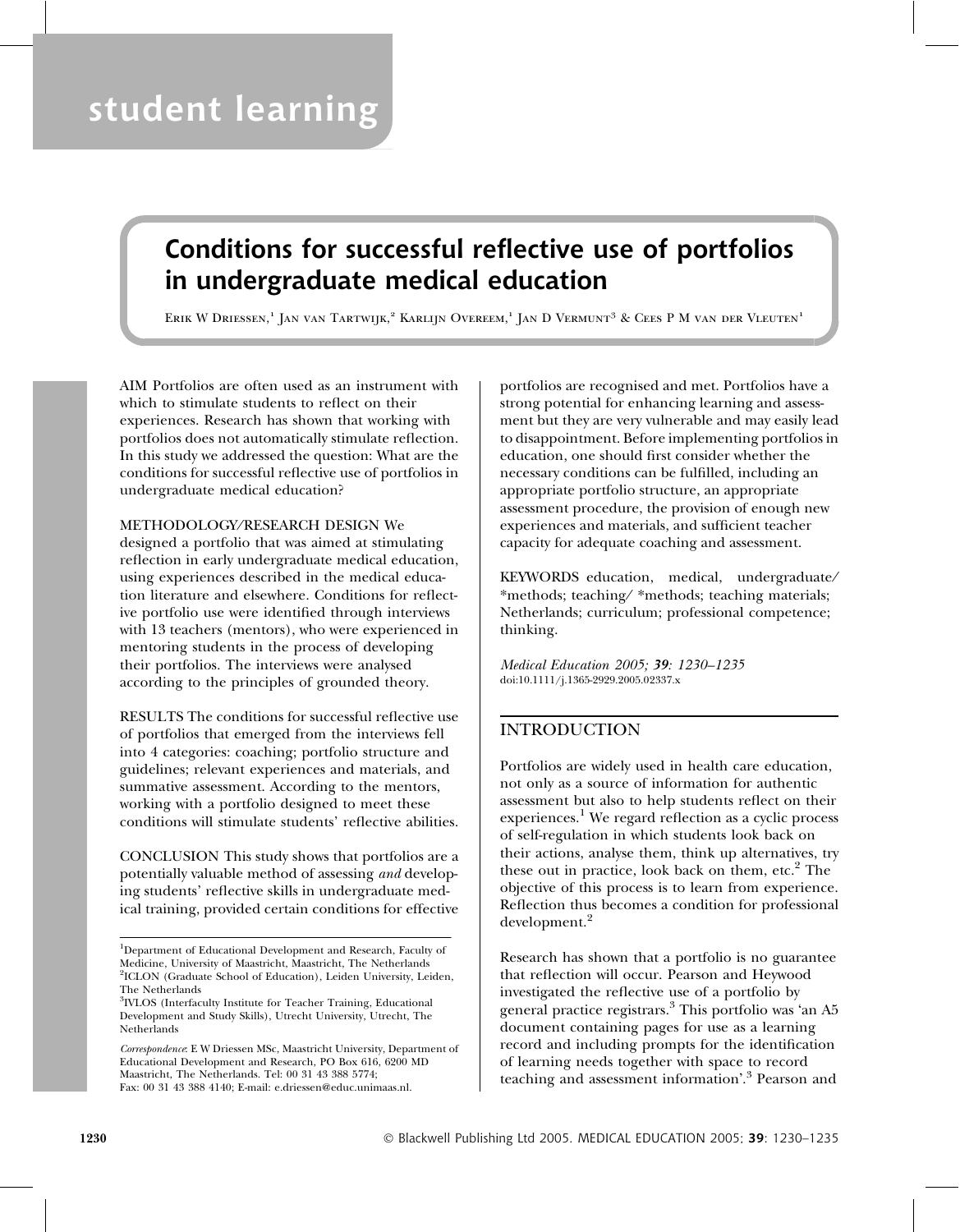# **Overview**

## What is already known on this subject

Research has shown that portfolio use does not automatically stimulate reflection.

## What this study adds

Portfolios are a potentially valuable instrument with which to assess and develop students' reflective skills in early undergraduate medical training.

The following conditions for successful portfolio use are proposed: an appropriate portfolio structure; an appropriate assessment procedure; enough new experiences and materials, and sufficient teacher capacity for coaching and assessment.

## Suggestions for further research

Further research – preferably also from the students' perspective  $-$  should identify conditions for effective portfolio use, especially factors determining teacher effectiveness in coaching and assessment.

Heywood considered as evidence of reflection …recording information … combined with active recollection', consisting of '...either a memory of selfreflection on the information, or discussion of the information with the trainer'.<sup>3</sup> It appeared that the majority of the registrars and their trainers did not use the portfolio for reflection and that its purpose was unclear. Moreover, many trainers were not motivated to work with the portfolio and thus did not encourage its use. This correlated with poor use of the portfolio for reflection. Finally, the strictly prescribed format further hampered acceptability.

Research in teacher education has revealed that portfolios only stimulate reflection if certain conditions are met. According to Wade and Yarbrough, reflective portfolio use stimulates students to develop new understanding and appreciation of their experiences, recognise links between different aspects of these experiences and formulate insights to be tested in future actions.<sup>4</sup> The portfolio in their study consisted of a set of artefacts representing a range of decisions, a record of each student's

personal development and a reflective essay. Wade and Yarbrough identified the following conditions for reflective portfolio use: a good introduction to the portfolio and its intended use, student ownership, a clear structure, and appropriate use of the portfolio in discussions with coaches or trainers.<sup>4</sup>

Reflection is a prerequisite for learning in the context of real practice, which is a prominent feature of many innovative medical curricula. A portfolio can foster reflective skills, provided the learning environment is favourable. So the question is how to create such an environment. To explore this we addressed the following research question: what are the conditions for successful use of portfolios for reflection in undergraduate medical education? We designed a portfolio intended to stimulate reflection in early undergraduate medical education. The design was based on experiences with portfolios described in the medical education literature and elsewhere.<sup>5</sup> We sought teachers' views on determinants of effective portfolios by interviewing teachers (mentors) who had had considerable experience in discussing portfolios with students. We focused on experienced teachers' views, not only because we believe they have the most accurate insights into the benefits and pitfalls of reflective portfolio use, but also because teachers' perceptions of the use and usefulness of portfolios appear to be a decisive factor in successful implementation.<sup>3,4</sup>

## METHODS

### Context of the study

In the curriculum of Maastricht Medical School, the Netherlands, authentic learning is introduced in Year 1, during which the students' learning environment consists of authentic and real cases. Although portfolios are predominantly used at more senior levels of training, it was decided that it would be appropriate to introduce a portfolio early in the curriculum to help students develop reflective ability. The portfolio consisted of 3 parts:

- written self-assessments of students' personal development in 4 professional roles and the learning goals students derive from these selfassessments to further their role development;
- illustrative materials underpinning the self-assessments, and
- (written) feedback by students' personal mentors on the first 2 parts.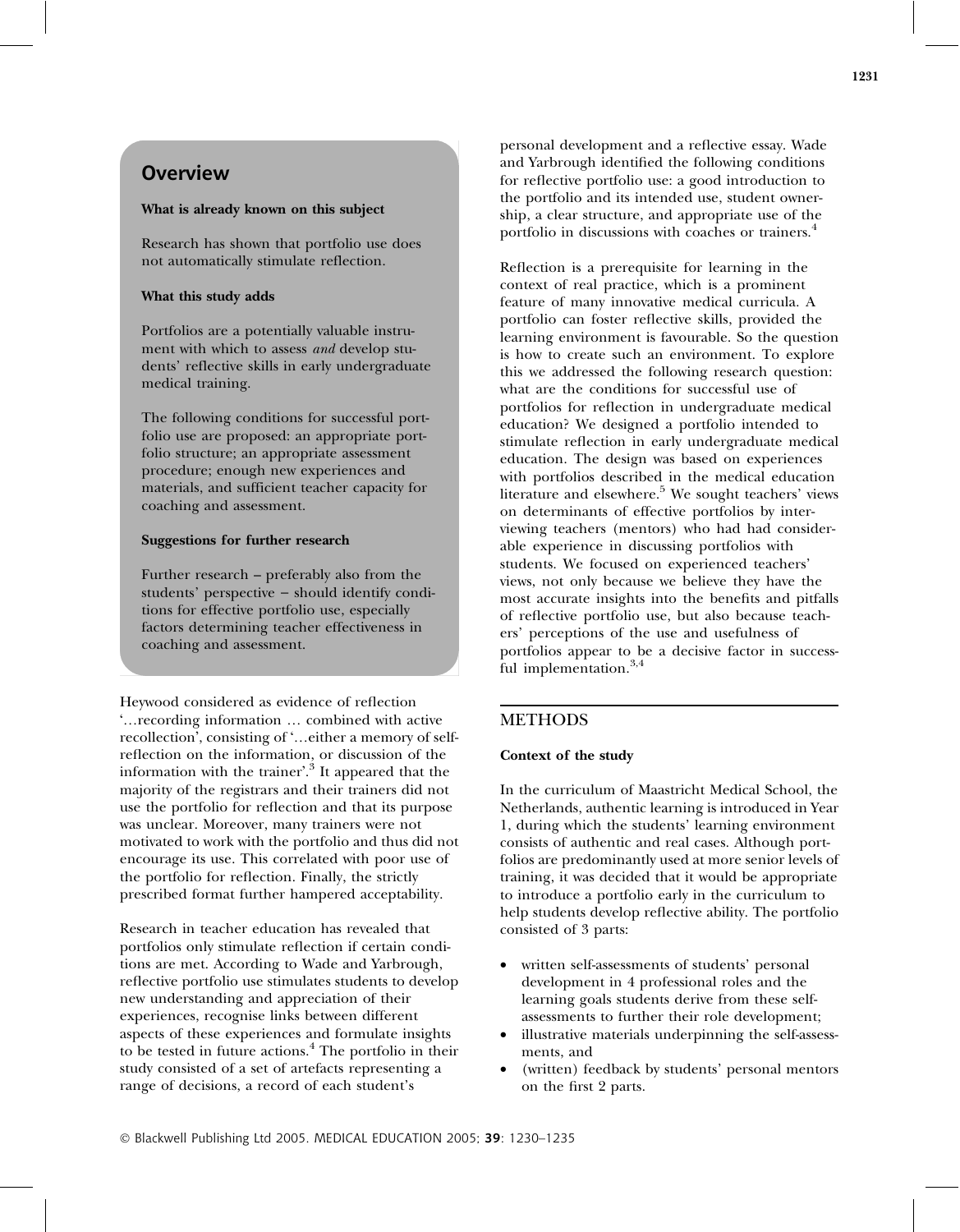Every year students discuss their portfolios in at least 2 one-to-one meetings with their personal mentors. Mentors evaluate portfolio quality and address aspects that need improvement. Their written feedback is added to the portfolios.

Students' reflective skills are assessed (pass or fail) annually by the Portfolio Committee. In the preclinical phase, reflective ability is assessed. In the clinical phase, portfolios contribute to the assessment of students' clinical performance. All mentors sit on the Portfolio Committee, but mentors do not assess the portfolios of the students they are mentoring.

A detailed description of the portfolio and the assessment procedure can be found elsewhere.<sup>5,6</sup>

#### Mentors

We interviewed all mentors  $(n = 13)$  who were coaching Year 1 and 2 students during the period of the study. Over a 2-year period, each of them mentored an average of 20 undergraduate students using the portfolio described above. All mentors had more than 5 years of experience in teaching small groups and individual students. Four of the mentors were women. Participation in the study was voluntary and participants received a small fee and a short report of the finished study.

## Interviews

The interviews lasted approximately 1 hour and were tape-recorded after consent had been obtained from participants. Literal transcriptions were made.

Three topics were addressed in each interview:

- the mentor's (implicit) definition of reflective skills;
- the portfolio's effectiveness in stimulating students to reflect on their experiences and development, and
- conditions for successful reflective portfolio use.

#### Analyses

The interviews were analysed according to the principles of grounded theory, using the program ATLAS ⁄ti. After the first 5 interviews, 3 interviews were coded independently by 2 researchers (EWD and JvT). Coding comprised selecting citations and assigning labels to them. The outcomes were

compared and any differences discussed until consensus was reached. The researchers then re-read the interviews to check that no relevant information had been overlooked. The resulting refined interview schema was used in the interviews with the remaining 8 mentors. The final step of the analysis was member checking, or determining whether interviewees agreed that data and conclusions accurately reflected interview content.<sup>7</sup> For this purpose, 2 of the interviewees read and commented on the results and conclusions of the study. This part of the analysis did not necessitate any changes.

## RESULTS

We report the results for the main interview topics, which were definition of reflective skills, the effectiveness of the portfolio in stimulating these skills, and conditions for successful portfolio use.

#### Definition of reflective skills

In the eyes of most mentors, reflection focuses on professional attributes and its purpose is to offer directions for improvement by identifying strengths and weaknesses in performance. The mentors saw reflection as a method of identifying causes in order to answer the question of why things are as they are. The 'why-question' was regarded as essential. One mentor described a portfolio without reflection:

...as a collection of facts without questioning the whys and wherefores.' (Mentor 1)

Mentors attached great importance to students addressing why-questions from a position outside their personal perspectives. They saw openness to the opinions of others as a prerequisite for objectivity:

Normally, you observe the environment and yourself from a personal perspective. When reflecting, you look at yourself from the perspectives of others. This means for example appreciating others' opinions and trying to understand them.' (Mentor 11).

That you can objectify your own attitude and behaviour and try to eliminate all bias so as to obtain a clear view of your position and understand how you are seen by others.' (Mentor 2)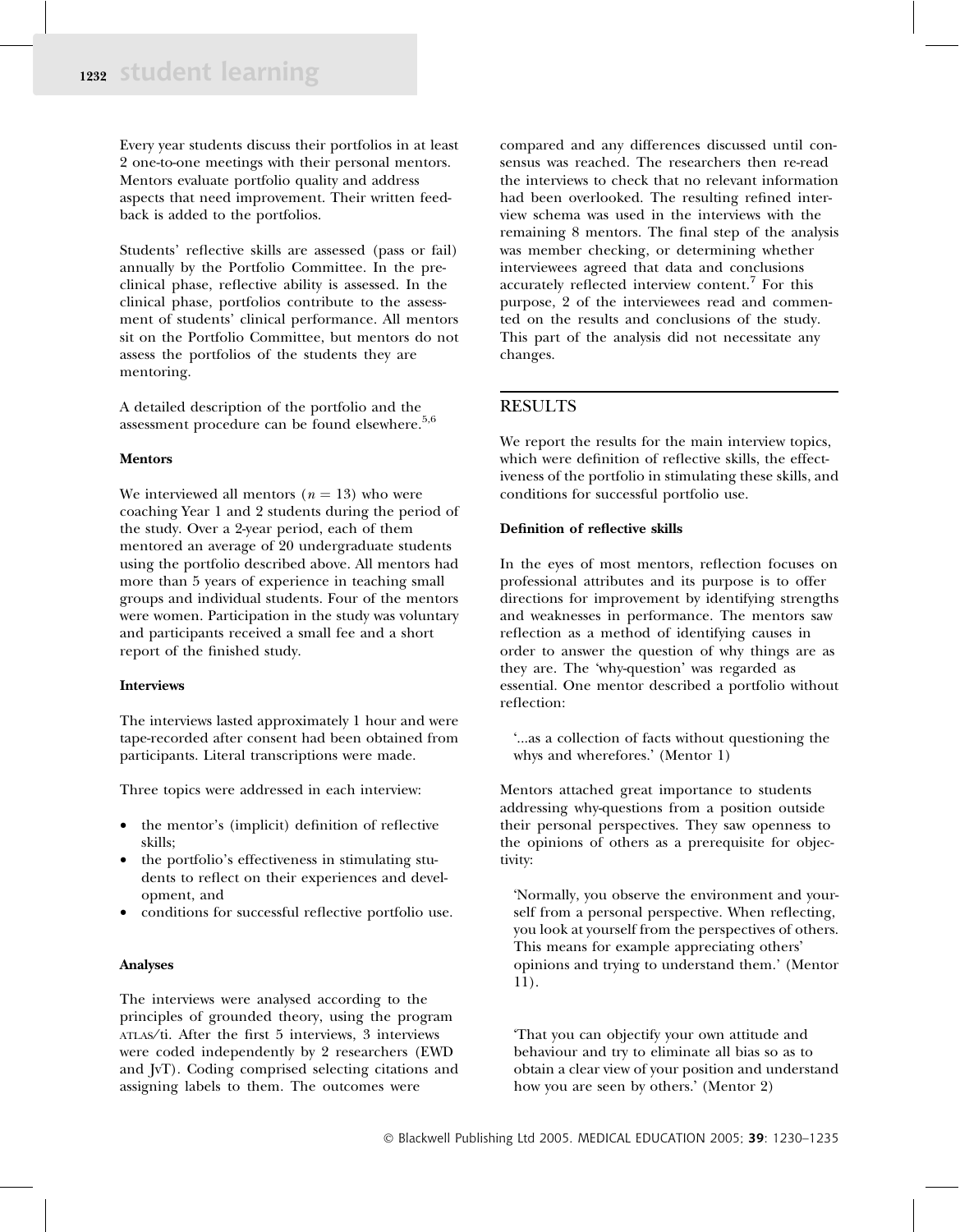Some mentors wondered how far they should go in asking students to self-reflect. One mentor said:

Self-reflection may cause students to recognise or become aware of situations in their personal lives that are less than ideal. The question is how to deal with this. The question is also whether this is desirable and whether it is appropriate.' (Mentor 2)

## Effectiveness of the portfolio in stimulating students to reflect on their experiences and development

All mentors said that compiling portfolios and writing reflective reports fostered a critical attitude in students towards their own performance and helped them manage their own development. The mentors said that the portfolio not only stimulated students to examine their experiences retrospectively and systematically, it also offered directions for development. This process was seen as affecting the pace of students' development:

Some of the things I myself had to learn the hard way could have been dealt with at a much earlier stage of my medical training with the use of a portfolio system.' (Mentor 4)

The mentors said that ability, attitude and motivation determined how easily students learned to reflect:

I think there are 3 types of students who are poor portfolio compilers. You have the students who lack analytical ability. You have the group of students who think compiling a portfolio is completely pointless; the characters of these 2 student groups are incompatible with reflection and portfolios. Finally, you have the students who just aren't motivated.' (Mentor 13)

The need to identify those students who lack the ability to critically appraise their own performance was emphasised by the mentors, because this is considered to be a vital skill for medical doctors. Discussing portfolios with students is 1 way of identifying this group.

### Conditions for successful reflective portfolio use

Four categories of conditions for successful reflective portfolio use emerged from the interviews: good coaching; structure and guidelines; adequate experiences and material for reflection, and summative assessment.

## Coaching

Coaching plays a crucial role in reflection. As reflection does not come naturally to most students, it is an important task for coaches or mentors to show students what questions to ask themselves when reflecting on their performance. Several mentors said they had not realised this was difficult for many students. Mentor 12 put it this way:

I didn-t know self-analysis was so difficult for students. I thought that everybody would include a self-analysis in their portfolios.' (Mentor 12)

Another important function of coaching involved helping students to identify learning needs and design learning plans. According to the mentors, these learning plans were often no more than a list of resolutions, rather than well thought out, realistic steps towards relevant learning goals.

Student motivation was also mentioned as an important factor in successful reflective portfolio use. The mentors indicated they sometimes had to go to considerable lengths to convince students of the benefits of reflective portfolio use:

I explain to them what my idea of reflection is and I try to make them see the value of the portfolio and sometimes I show them something from another student's portfolio.' (Mentor 1)

### Structure and guidelines

According to the mentors, a portfolio should be well structured and guidelines should tell students what is expected of them and what are suitable subjects for reflection. Several mentors also pointed out that a more open portfolio structure was preferable once students had learned how to reflect. Although weaker students needed structure and guidelines, too much structure may become an obstacle for students with good reflective skills. These students should have more freedom in compiling their portfolios.

### Experiences and material

Another condition for an effective portfolio was sufficient variety and quantity of interesting experiences as subjects for reflection. The mentors reported that lack of experiences was problematic if student–mentor meetings were planned too closely together. If students have no subjects for reflection, it becomes a rather futile exercise: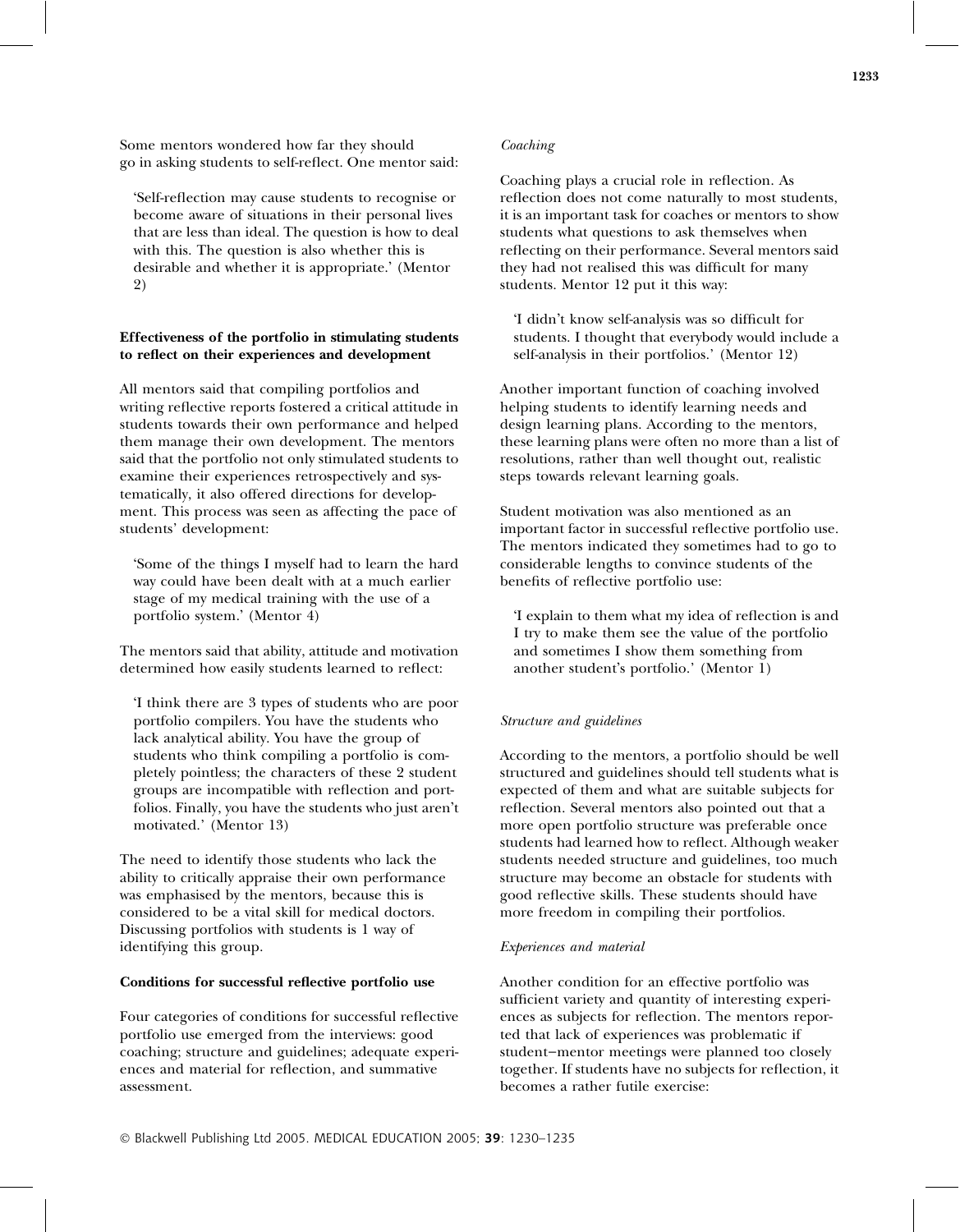It seems to me that they are actually repeating themselves, i.e. they are doing what they have to do just because it is obligatory.' (Mentor 8)

#### Summative assessment

The mentors indicated that the portfolio should be used for summative assessment of reflective skills to ensure that it is taken seriously by students and mentors. Reflective portfolio use is labour intensive for both students and mentors. There was agreement among the mentors that, without assessment, portfolios would be taken less seriously and students and mentors would not consider it worthwhile investing the necessary time and energy:

I really think students take the portfolio much more seriously when the portfolio is assessed.' (Mentor 5)

'It prevents you from thinking: Oh well, I'll have a talk with this student and that's my main goal and I don't need a portfolio. It stops you from failing to take the portfolio seriously, I think.' (Mentor 13)

Some mentors argued that test-directed portfolio compilation was a potential pitfall of summative assessment. This is a very real danger if the abovementioned conditions are not met, if there are not enough new and relevant experiences for students to reflect on, if students are given too many rules and guidelines, or if portfolio content is not the subject of serious discussions with mentors. Mentors generally thought that students were 'honest' in their portfolios and 'open' in student–mentor meetings. They did not think students looked upon them as assessors:

The fact that the portfolio is assessed has in my opinion had no effect whatsoever on the openness from both sides.' (Mentor 9)

## DISCUSSION

The interviewees agreed that compiling and discussing portfolios enhanced the development of students' reflective abilities. The findings suggest that, although reflection may initially be difficult for Year 1 students, almost all students can learn how to reflect, provided favourable conditions are created. Only a small minority fails to develop reflective skills. According to the mentors, it is important to identify this minority because the ability to critically appraise one's performance is a crucial professional skill for medical doctors.

A limitation of this study is that we examined the teachers' perspective only and not that of the students.

The mentors thought the success of portfolio learning depended on 4 categories of conditions: good coaching; appropriate portfolio structure and guidelines; a sufficient number of relevant experiences on which to reflect, and summative assessment. The first 2 categories have also been reported in other studies.<sup>3,4</sup>

A supportive teacher (mentoring) or peer feedback are widely recognised as key factors in the success of reflective portfolios.3,4,8 This was confirmed by the results of our study. Pearson and Heywood even went so far as to say that reflection was primarily stimulated by supervisors and that a portfolio offered little added value as a stimulus for reflection.<sup>3</sup>

The same authors reported that the purpose of the portfolio they studied was rather unclear, trainers were poorly motivated and the portfolio format was too rigid.<sup>3</sup> Similarly, Wade and Yarbrough identified structure as an important factor in the effectiveness of a reflective portfolio.<sup>4</sup> In our study, mentors advocated a careful balance between a highly prescribed structure and full freedom. A well defined structure was thought to be mainly helpful at first, when lack of structure might cause frustration, especially when students are new to portfolio compiling.9 However, students with good reflective skills should be offered leeway to display their personal qualities. As Wade and Yarbrough put it, students should have ownership of their portfolios.<sup>4</sup>

The mentors also pointed out that the effectiveness of the portfolio depended on students having different and meaningful experiences on which to reflect. This may well be a decisive factor in the successful introduction of a portfolio in early undergraduate medical education. In the first pre-clinical years, most students have fewer relevant and salient experiences than during clinical training. Students who are told to reflect without being exposed to challenging experiences can easily become 'portfolio tired', a phenomenon also encountered by Snadden and Thomas in the context of general practice training.<sup>8</sup>

The results of our study show that summative assessment prevents students and mentors from